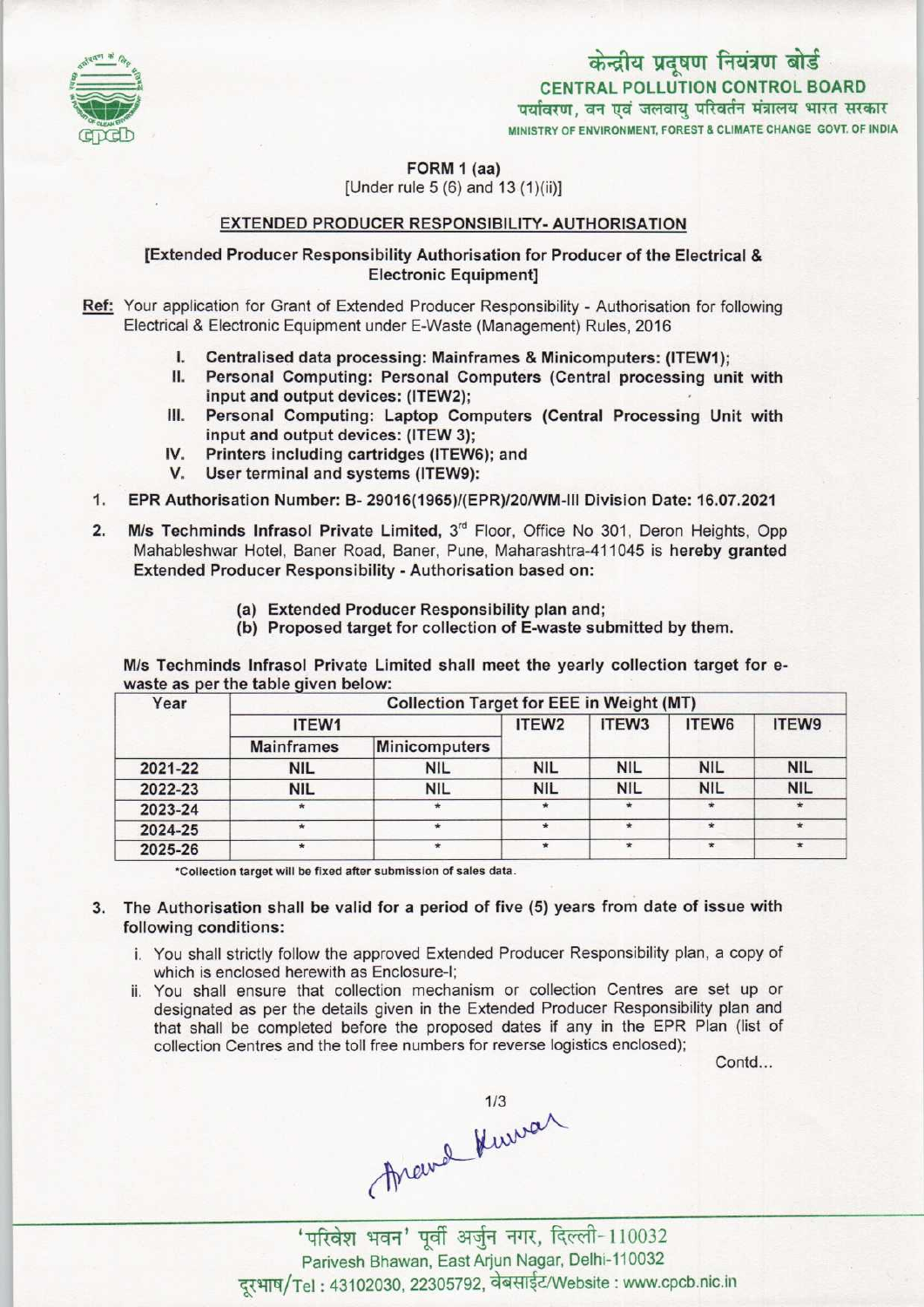

#### From pre page.....

- iii. You shall ensure that all the collected e-waste is channelized to your dismantler/recycler M/s. Global Waste Solution, Unit-ll, Kila No. 45/19/1/1/3, 19,1/1/4,20/21, 20/22 Village Dhaturi, Tehsil Ganaur Sonipat-131039, Haryana and records shall be mentioned at dismantler/recycler and your end;
- iv. You shall maintain records, in Form-2 of these Rules, of e-waste and make such records available for scrutiny by Central Pollution Control Board;
- v. You shall file annual returns in Form-3 to the Central Pollution Control Board on or before 30th day of June following the financial year to which that returns relates.

# vi. General Terms & Conditions of the Authorisation:

- a. The authorisation shall comply with provisions of the Environment (Protection) Act, 1986 and the E-waste (Management) Rules,2016 made there under;
- b. he authorisation or its renewal shall be produced for inspection at the request of an officer authorised by the Central Pollution Control Board;
- c.Any change in the approved Extended Producer Responsibility plan should be informed to Central Pollution Control Board within 15 days on which decision shall be communicated by Central Pollution Control Board within sixty days;
- d. It is the duty of the authorised person to take prior permission of the Central Pollution Control Board to close down any collection centre/points or any other facility which are part of the EPR plan;
- e.An application for the renewal of authorisation shall be made aslaid down in subrule (vi) of rule of 13(1) the E- Waste (Management) Rules, 2016;
- f. The Board reserves right to cancel/amend/revoke the authorisation at any time as per the policy of the Board or Government.

## vii. Additional Conditions: -

- a) That the applicant will submit annual sales data along with annual returns;
- b) That the applicant has to ensure that the addresses of collection points provided by them in their EPR Plan are correct and traceable and the collection points/centres are functional;
- c) That the applicant will submit revised application for grant of EPR Authorisation in case of applicant adding/changing PRO or changing its EPR Plan;
- d)That the applicant has to ensure that the e-waste collected at collection centres/points or through Buy-back and DRS mentioned in the application should reach to its authorized dismantler/recycler;

Contd...

2/3<br>Anemal Kurrar